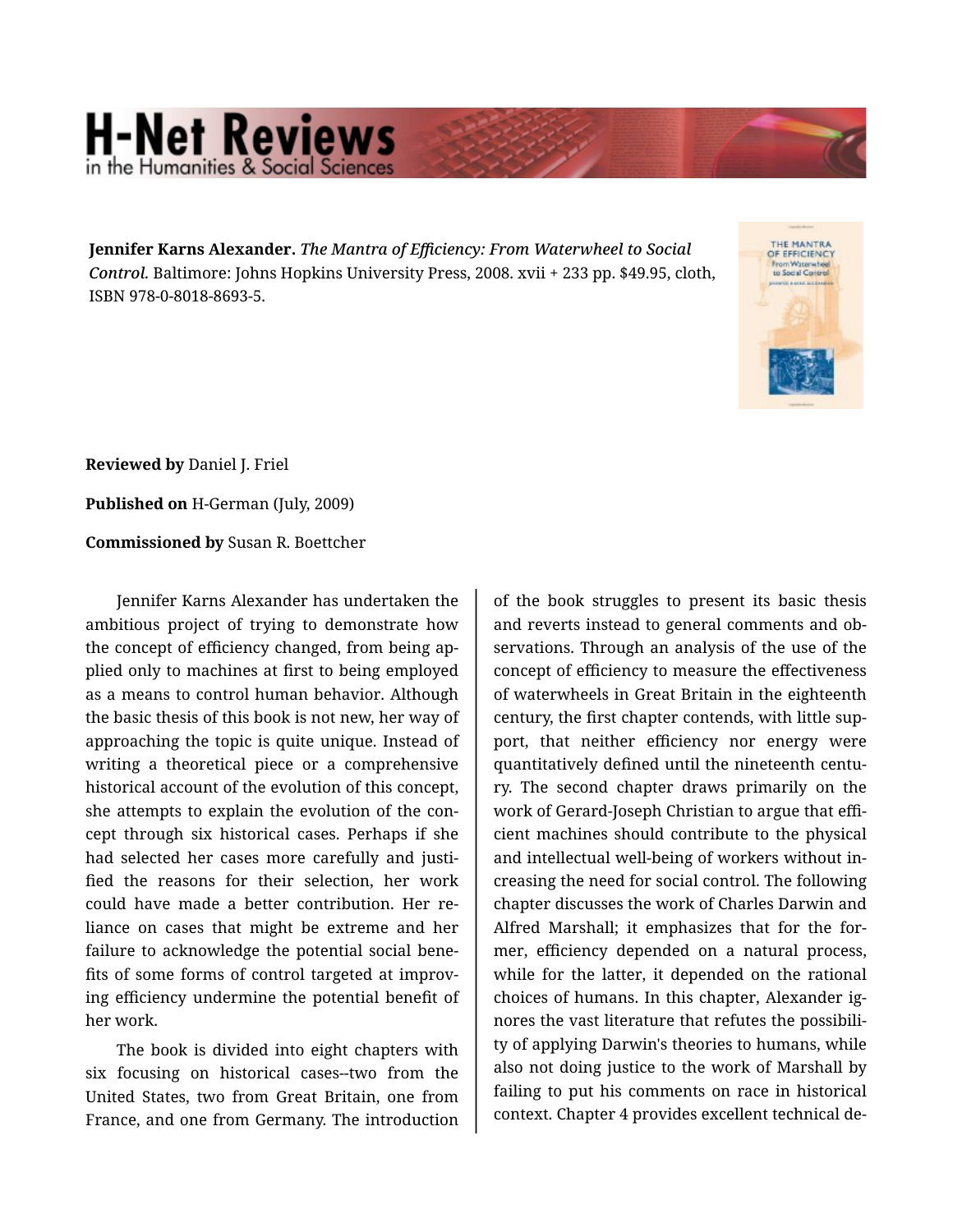scriptions of how efficiency was measured in the Progressive Era in the United States, but it strug‐ gles to connect these descriptions to the intensifi‐ cation of social control. Next, the book turns to demonstrating how managers in Weimar Ger‐ many attempted to limit the body movements of their employees at work and their social habits at home in an effort to improve efficiency. Although the latter is clearly a questionable practice, Alexander fails to point out that when appropri‐ ately practiced, the former activity did, and still does, prove effective in limiting employee injuries and improving comfort at work. Chapter 6 dis‐ cusses Robert William Fogel's work on the effi‐ ciency of slavery. Although Alexander demon‐ strates how Fogel's thinking on this topic evolved, she does not include anything about the debate that surrounded the topic when his original work first appeared. In the following chapter Alexander argues that the postindustrial world and the plu‐ ral values that she contends it promotes could somehow liberate us from the demands of pursuing greater human efficiency. It is unclear how having a more plural and democratic society could, or even should, halt the drive for greater efficiency. The book concludes with an unfocused chapter that seeks, unsuccessfully, to summarize its main argument.

Although this book provides some interesting descriptions of how scientists sought to measure static and dynamic efficiency, its largest drawback is a failure to connect these descriptions ade‐ quately with its (rather superficial) discussion of how the concept of efficiency was used to justify attempts to alter human behavior. Alexander's book is not well organized. The chapters are not connected well to each other. Internally, the chap‐ ters tend to bounce from topic to topic, often in‐ corporating discussions of subjects that are not connected well to the basic theme of the chapter or even to the general theme of the book.

If the author's real intent was to show how concerns about efficiency have come to penetrate

many facets of human life, it is unclear why she needed to enter into detailed descriptions of dif‐ ferent means for calculating efficiency in machines. If the author had hoped to show how dif‐ ferent concepts that define the efficiency of ma‐ chines, such as static and dynamic efficiency, have come to be used to analyze human behavior, she should have made this point clear and attempted explicitly to connect her discussions on these top‐ ics. Instead of pursuing either of these means for organizing her work, however, the author merely criticizes attempts to control and shape human behavior to make it more efficient. Given this stance, it is surprising that the book does not in‐ clude any discussion of the work of either Fredrick Taylor or Michel Foucault. While the for‐ mer should be included in any discussion about efficiency and the control of human behavior, the latter might have offered an interesting model for describing how concepts come over time to be ap‐ plied to different spheres. Instead of drawing on the work of these authors, Alexander picks figures who can be considered some of the classical vil‐ lains--whether Darwin or scholars who argued that slavery was an efficient means of produc‐ tion--and seeks to make generalizations based on their ideas.

Because of this method of proceeding, Alexan‐ der fails more generally to explore the complexity of her topic. Despite the connections she makes between ideas of flow and efficiency in modern economies, she does not explore how forms of production have actually changed since the peak of mass standardized production in the late 1980s. Companies in the twenty-first century are some‐ times willing to sacrifice the efficiency of mass standardized production and the strict control it customarily entails if they can introduce more flexible forms of production that enable them to meet the needs of their customers more fully. Effi‐ ciently serving the diverse needs of customers nowadays can require firms to produce a wide va‐ riety of goods and forgo the efficiencies that de‐ rive from classical Taylorist production. While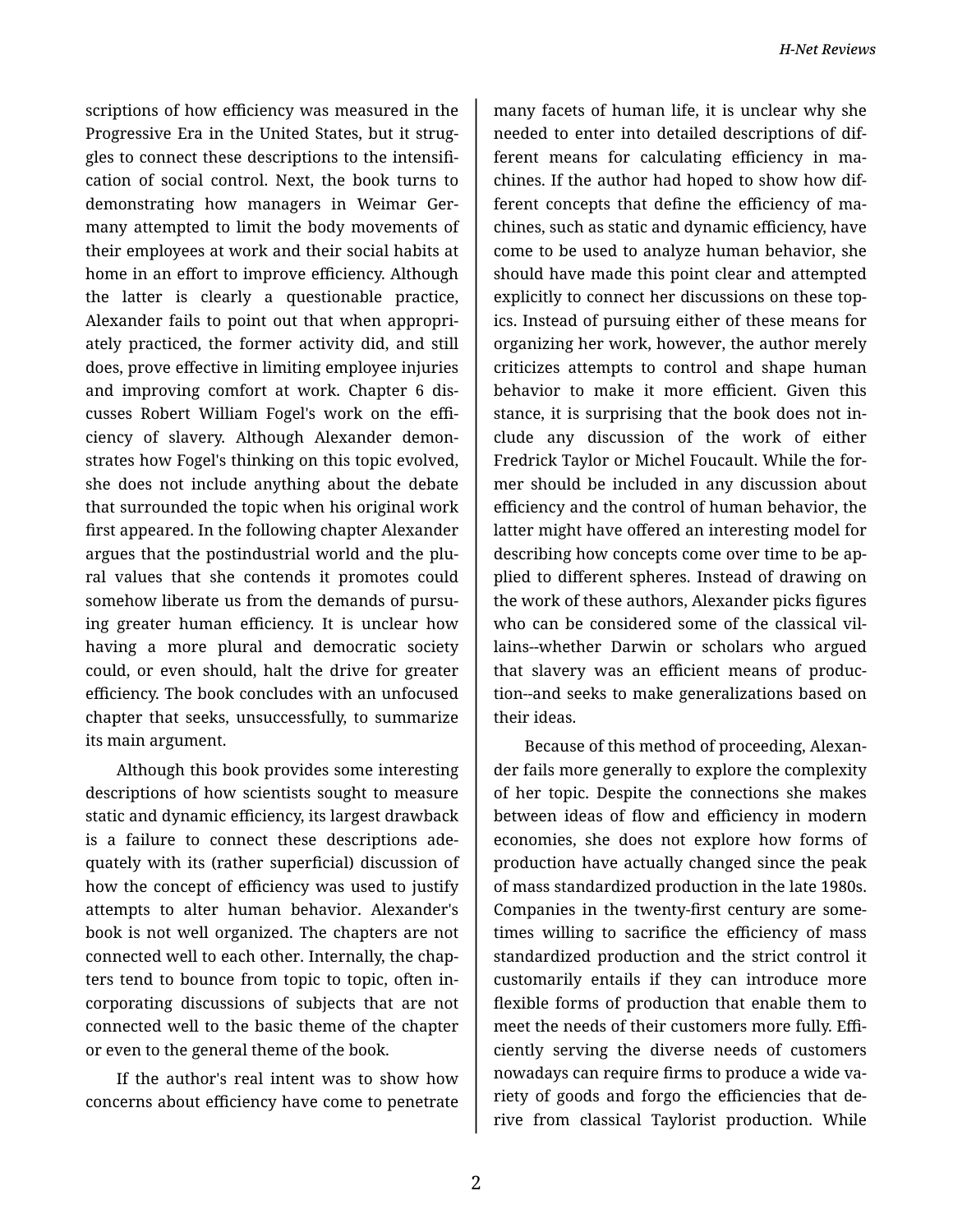these new forms of production generally seek to tap into the analytical skills of their workers and inspire their participation in the decision-making processes of firms, it should not be overlooked that new forms of flexible production can prove more taxing to individual workers. Paradoxically, firms pursuing this type of production can achieve higher levels of social control and effi‐ ciency by empowering workers with tasks previ‐ ously performed primarily by managers. These changing practices for achieving efficiency also exercise a decisive effect on the social relation‐ ships related to production. One German firm that had implemented a flexible form of production actually had workers asking their managers to terminate a colleague whom they claimed was not pulling his weight.[1]

When one considers the possible benefits of efficiency in the work place, one is alerted as a reader to the author's silence on the matter of how some control over human behavior guided by principles of efficiency can actually benefit companies as well as individual workers. It would be difficult to argue, for example, that the entire field of ergonomics is either nothing more than a plot to squeeze more out of workers or solely a means for benefiting them. The desire of compa‐ nies to control "unproductive behavior" also proves more problematic than Alexander appears willing to admit. Although the increasing desire of companies to enter into the personal lives of their employees in the pursuit of greater efficiency is abhorrent, this type of control has to be distin‐ guished from the control that any organization has to introduce in order to align interests of indi‐ viduals to pursue a goal. Is it always bad for com‐ panies to seek mechanisms that would enable their employees to have more efficient interac‐ tions? Are there no scenarios where such activity might benefit workers by creating a more prof‐ itable enterprise? Does society as a whole not ben‐ efit from greater "human" efficiency? Is there a just way of improving human efficiency? These are just some questions that should be addressed

in any serious attempt to evaluate the need for controlling human behavior in the name of greater efficiency. Although the blind pursuit of greater human efficiency may be detrimental to humans, it is difficult not to acknowledge the po‐ tential benefits of making human behavior more efficient, particularly if it is done in a humane manner.

## Note

[1]. Daniel Friel, "Labor Policy, Choice, and the Organization of Work: A Case Study of the Efficacy of Lean Production at a German Conglomerate in the United States and Germany" (Ph.D. diss., New School for Social Research, 2003).

| ٠                  |  |
|--------------------|--|
|                    |  |
| I                  |  |
| I<br>$\sim$<br>n a |  |
|                    |  |

e e turns to the book f out